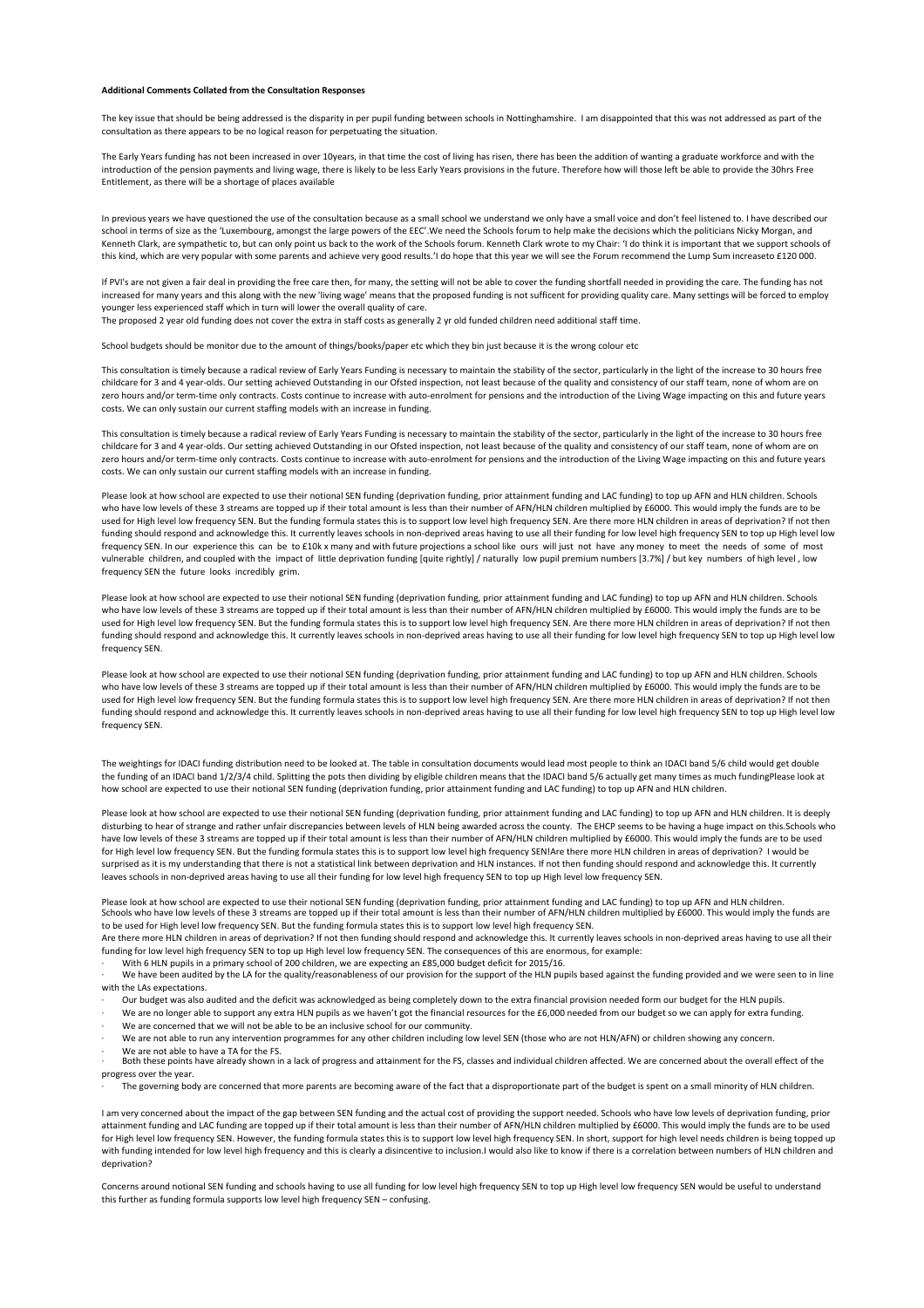Please look at how schools are expected to use their notional SEN funding (deprivation funding, prior attainment funding and LAC funding) to top up AFN and HLN children. Schools who have low levels of these 3 streams are topped up if their total amount is less than their number of AFN/HLN children multiplied by £6000. This would imply the funds are to be used for High level low frequency SEN. But the funding formula states this is to support low level high frequency SEN. Are there more HLN children in areas of deprivation? If not then funding should respond and acknowledge this. It currently leaves schools in non-deprived areas having to use all their funding for low level high frequency SEN to top up High level low frequency SEN.

There are two big issues here for me:The first is the double funding of Pupil Premium children. I have no wish to see money takenfrom deprived areas however the increase in PP funding should be reflected by a decrease inthe deprivation percentage.We can only see the effects of this with some modelling. I am not sure what the minimum % isallowed to go towards this pot but whatever it is we should be able to see the effects ofreducing it 20 3%, 2.5%, 2% etc. I hope it is possible to do this in time for any changes to bevoted on for next year's budget allocations.The second is the serious financial penalties for a truly inclusive school. Having to find £6,000for each funded SEN pupil, and then finding that HLN money does not anywhere near coverthe cost of having a HLN pupil in mainstream, means a harsh situation for schools who get areputation for offering good support.

Can it be considered how school should use their SEN funding, deprivation funding, prior attainment funding and LAC funding to top up AFN and HLN children?Where HLN children are should be considered and funding allocated to represent where they are. Currently schools in non-deprived areas are having to use all their funding for low level high frequency SEN to top up High level low frequency SEN.

Please look at how school are expected to use their notional SEN funding (deprivation funding, prior attainment funding and LAC funding) to top up AFN and HLN children. Schools who have low levels of these 3 streams are topped up if their total amount is less than their number of AFN/HLN children multiplied by £6000. This would imply the funds are to be used for High level low frequency SEN. But the funding formula states this is to support low level high frequency SEN. Are there more HLN children in areas of deprivation? If not then funding should respond and acknowledge this. It currently leaves schools in non-deprived areas having to use all their funding for low level high frequency SEN to top up High level low frequency SEN.

Please look at how schools are expected to use their notional SEN funding (deprivation funding, prior attainment funding and LAC funding) to top up AFN and HLN children. Schools who have low levels of these 3 streams are topped up if their total amount is less than their number of AFN/HLN children multiplied by £6000. This would imply the funds are to be used for High level low frequency SEN. But the funding formula states this is to support low level high frequency SEN. Are there more HLN children in areas of deprivation? If not then funding should respond and acknowledge this. It currently leaves schools in non-deprived areas having to use all their funding for low level high frequency SEN to top up High level low frequency SEN.

Please look at how school are expected to use their notional SEN funding (deprivation funding, prior attainment funding and LAC funding) to top up AFN and HLN children. Schools who have low levels of these 3 streams are topped up if their total amount is less than their number of AFN/HLN children multiplied by £6000. This would imply the funds are to be used for High level low frequency SEN. But the funding formula states this is to support low level high frequency SEN. Are there more HLN children in areas of deprivation? If not then funding should respond and acknowledge this. It currently leaves schools in non-deprived areas having to use all their funding for low level high frequency SEN to top up High level low frequency SEN.

Settings should be given the autonomy to run their businesses as they see just and true; they should be able to converse and correspond with parents/carers in the manner that suits their establishment. We are not a one size fits all economy, we are not a communist country and as such parents should be allowed to chose where they send their children based upon the facilities and services they receive. We are private providers; being told how we charge for our services is an infringement on our human rights. Everyone was quite happy with the previous system, they all new where they stood; the figures were there for all to see without need for debate. Now under the new provider agreement we have had to change our complete administrative process to replicate the methodology that suits the government and our parents are up in arms. These are intelligent human beings who are being made to feel like complete morons by the very people who claim to be helping them…how ironic?!

Having to use money to top-up HLN children – SEN Funding needs to be reviewed.

## **CURRENT FUNDING RATES**

- Our current EYE funding rates vary between Local Authorities from £3.36/hour (Staffordshire) to £3.92/hour (Derbyshire)
- There are significant variances between additional funding available for deprivation across Local Authorities
- Annual funding rates are not inflation adjusted as an industry we are significantly impacted by minimum wage legislation (3% increases in 2014 and 2015) and announced introduction of the national living wage from 2016 (further 7.5% increase)
- Our settings would not be sustainable on the basis of the current funding rates alone. Our prevailing session prices are on average £4.30/hour for a 10 hour session versus £5.55/hour for a half day 5 hour session. These rates are obviously significantly higher than those we receive for delivering EYE sessions
- We maintain staffing ratios well above the standard 1:8 staff to child ratio, employing a minimum of 3 supernumerary staff at each setting. We feel that the private daycare industry is being unfairly treated in terms of the hourly funded rates as compared to state nurseries, given the staffing ratios are commonly significantly more favourable in the private sector
- In addition the private sector are impacted by VAT costs on purchases as we are unable to recover these
- As a company we operate with group occupancy levels in excess of 75% several of our settings are already operating with occupancy levels in excess of 90%
- Based on current staffing levels and actual childcare hours delivered the minimum hourly rate to sustain our current business model would be £4.89/hour. These rates would, however, need to increase over time to reflect the impact of forthcoming national living wage legislation, i.e. the increase from current national minimum wage of £6.50 hour to £9.00/hour by 2020 (in excess of 38% increase)
	- o Staffing costs represent in excess of 55% of our direct cost base
- We currently offer EYE sessions in a variety of options, primarily 3 x 4 hour sessions per week (over 47.5 weeks) if the annual entitlement increases from 570 hours to 1,140 (i.e. 30 hours per week over 38 weeks) this could limit the number of children we can accept as for example we currently have availability for 3 cohorts of children attending 3 x 4 hour sessions per week, adjusting capacity for 30 hour booking patterns could effectively reduce our capacity by one third as we would only have availability for 1 cohort of children attending for 6 x 4 hour sessions per week (over 47.5 weeks) or 5 x 6 hour sessions per week (term time only)
- To date we have not as a company placed restrictions on the number of places available during each session for free entitlement places, however, the current funding rates will mean that we would have to introduce such measures to maintain profitability and ensure the long term sustainability of our settings

## A more detailed breakdown of alternative's would have been useful.

We are a small setting which was set up with Capital Grant Funding to create spaces for funded two year olds in Netherfield. Any overall cut to funding when put alongside an increase in the minimum wage next year is going to put our business in jeopardy and put at risk the places we have created for vulnerable and deprived two year olds. We have worked hard to set up our business and can see that we have having a very positive impact on the lives of these children and indeed of their families too. We have had feedback from schools to say that they can see that the children who we have moved up are in a much better position that they would have been without having spent time in a two year funded place. We are achieving exactly what the Capital Funding was intended to do and we cannot continue to do this without proper funding.Morale in the early years sector is very low at the moment. We feel that we are doing a very important job giving the next generation the best possible start in life and this is not recognised at all by Government. We are unable to recruit the best possible staff because of the pay we are able to offer. We have lost much of the training opportunities we previously had and support from Early Years Specialist Teachers has been reduced to such a level that it is only provided for settings who require improvement. And yet alongside this, the bar for quality set by OFSTED increases year on year (which is how it should be of course but it is very hard to sustain with decreases in funding and support).Please, please do not do anything that will affect our sustainability. What we do is important to the children, their families and society as a whole.Thank you.

V important for my settings:Please look at how schools are expected to use their notional SEN funding (deprivation funding, prior attainment funding and LAC funding) to top up AFN and HLN children. Schools who have low levels of these 3 streams are topped up if their total amount is less than their number of AFN/HLN children multiplied by £6000. This would imply the funds are to be used for High level low frequency SEN. But the funding formula states this is to support low level high frequency SEN. Are there more HLN children in areas of deprivation? If not then funding should respond and acknowledge this. It currently leaves schools in non-deprived areas having to use all their funding for low level high frequency SEN to top up High level low frequency SEN.